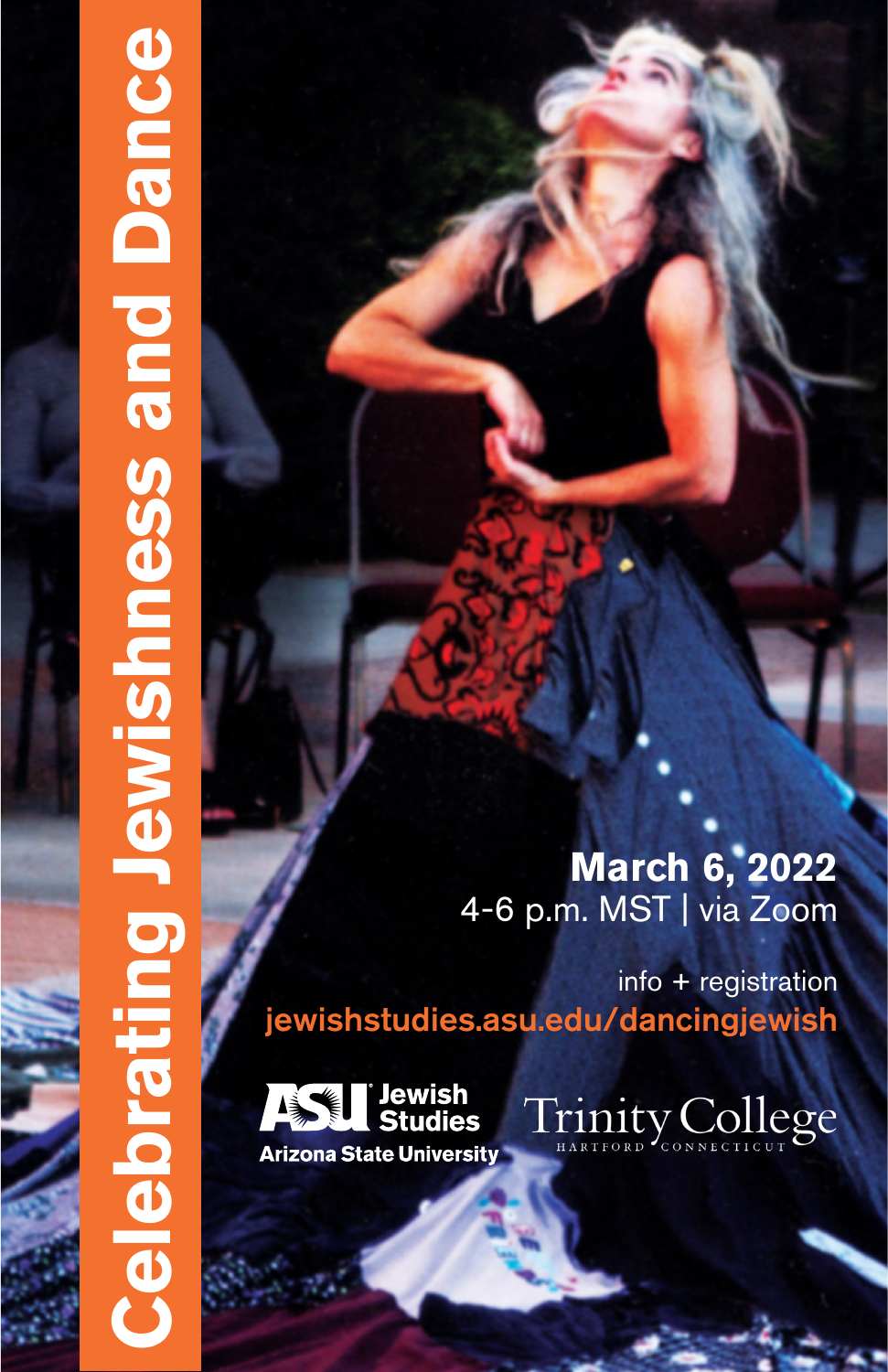Celebrate the publication of *The Oxford Handbook of Jewishness and Dance.*  This groundbreaking new book from Oxford University Press documents and celebrates the significant impact of Jewish identity on the dance world. Focusing on North America, Europe, and Israel in the  $20<sup>th</sup>$  and  $21<sup>st</sup>$  centuries. this handbook highlights the sometimes surprising, often hidden and overlooked Jewish

NAOMI M. **JACKSON HAPIRO-PHIM** The Oxford Handbook of resonances within a range of styles from modern and postmodern dance to folk dance and flamenco.

During this session you will hear from the editors and several contributors to the Handbook as they explore the powerful convergence of dance with Jewish culture and identity from diverse perspectives.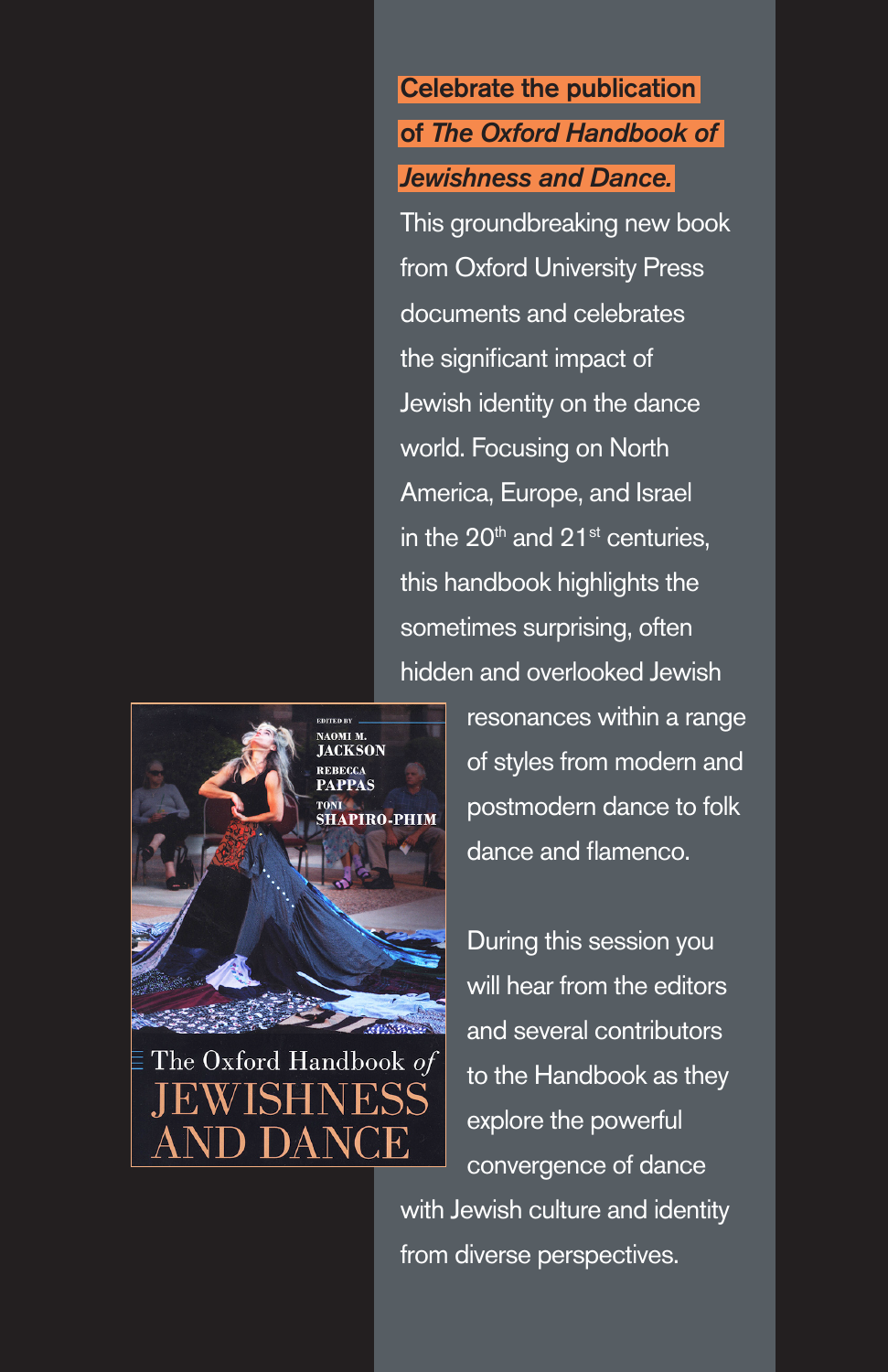#### program

#### Introduction

Hava Tirosh-Samuelson | Director, ASU Jewish Studies Naomi Jackson | Arizona State University

Reflections on the Publication of *The Oxford Handbook of Jewishness and Dance* Liz Lerman | Arizona State University

HaMapah/The Map: Navigating Intersections Adam McKinney | Texas Christian University

(Not Just) Az der rebbe tantst: Toward an Inclusive History of Hasidic Dance Jill Gellerman | Dance ethnographer

Editorial Reflections Toni Shapiro-Phim | Brandeis University

Raising Cain: Dancing the Ethics and Poetics of Diaspora Flamenco K. Meira Goldberg | Fashion Institute of Technology

Facilitated Movement Session Rebecca Pappas | Trinity College

Reclaiming my Jewish Yemenite Heritage Ze'eva Cohen | Professor Emerita, Princeton University

I, You, We: Dancing Interconnections and Jewish Betweens **Hannah Schwadron | Florida State University** Victoria Marks | UCLA

Q & A